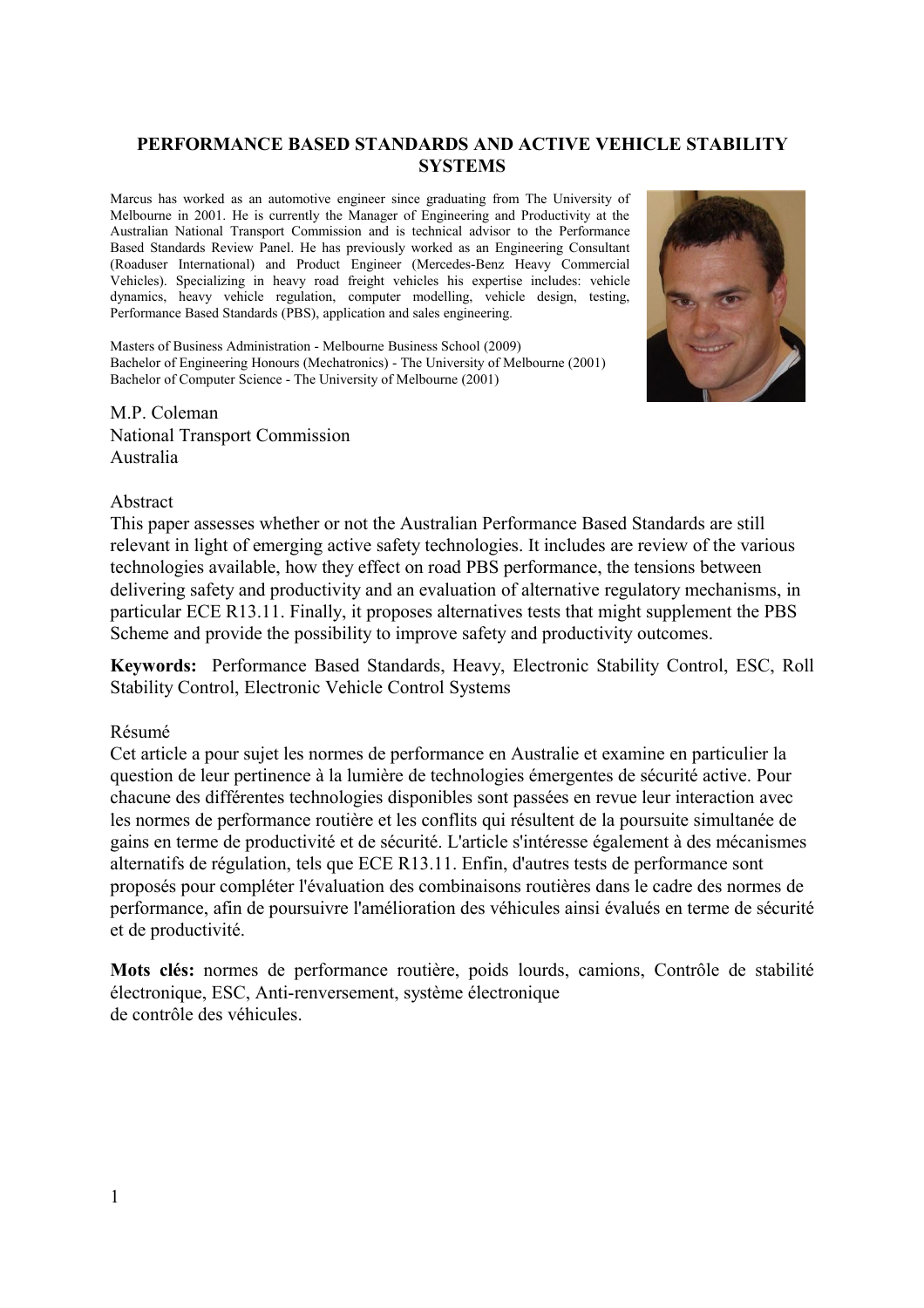# **1. Introduction**

This paper explores the possibility of using active vehicle stability systems to meet the highspeed performance standards included in the Australian Performance Based Standards (PBS) Scheme. Whilst the paper will explore broader possibilities, the focus is on readily available technologies commonly referred to as Electronic Stability Control (ESC) and Roll Stability Control (RSC).

The paper concentrates on the PBS rollover standard, examining the proposition that RSC as defined by UNECE regulation number 13 (ECE 13.11) is a safe alternative to the PBS Static Rollover Threshold (SRT) measure. The author also offers some thoughts about directional stability control systems and the various PBS yaw stability measures.

# **1.1 Methodology**

The author reviewed the vehicle stability requirements included in the Australian PBS Scheme and compared them with the electronic vehicle stability requirements contained in ECE R13.11. Additionally, the author reviewed relevant research pertaining to vehicle dynamics, road trauma, and the efficacy of electronic stability control systems. The author obtained further insight and information through consultation with vehicle manufacturers, control system suppliers, regulators and PBS Assessors.

# **1.2 The Australian PBS Scheme**

The Australian Performance Based Standards (PBS) Scheme is a voluntary opt-in regulatory system designed to allow more productive (longer and heavier) commercial vehicles access to the road network provided they pass all sixteen safety and four infrastructure protection standards (NTC 2008). Whilst the scheme does provide for single unit trucks and buses, it primarily caters for combinations exceeding 42,500 kilograms. Figure 1 shows the structure of the performance standards.



**Figure 1 – Performance Based Standards Scheme Structure**

This paper is concerned with the high-speed safety standards that relate to the dynamic stability of a heavy vehicle combination, they include:

- Tracking Ability in a Straight Path (TASP)
- Static Rollover Threshold (SRT)
- Rearward Amplification (RA)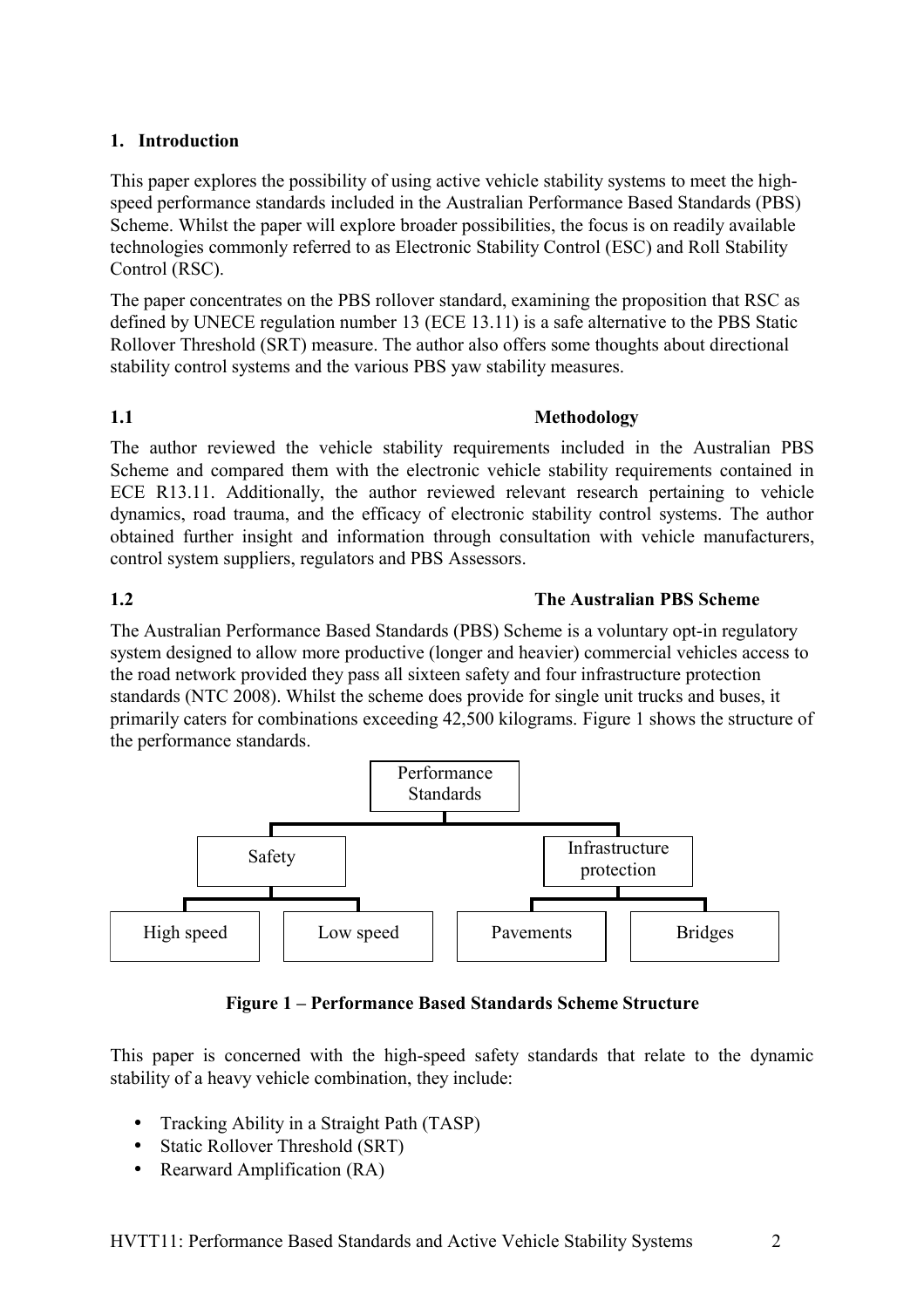- High-Speed Transient Offtracking (HSTO)
- Yaw Damping Coefficient (YDC)
- Handling Quality (Understeer/Oversteer) (HQ)
- Directional Stability Under Braking (DSUB)

Details of each standard can be found in the PBS Standards and Vehicle Assessment Rules (NTC, 2008), available online at [www.ntc.gov.au.](http://www.ntc.gov.au/)

## **1.3 Active Vehicle Stability Systems**

Active vehicle stability systems refer to electronic control systems that improve vehicle roll and/or yaw stability. The systems work by measuring dynamic system variables in real time (e.g. wheel speeds, lateral acceleration, yaw rate and steer angle), detecting instability and taking corrective action by selectively applying the brakes, controlling engine power or applying a steering input.

Electronic Stability Control (ESC) typically refers to directional control function of the power-driven vehicle (truck or prime mover), whereas Roll Stability Control (RSC) typically refers to the rollover control function of the trailer. ECE R13.11 regulates these well-known Electronic Vehicle Control Systems (EVCS). However, there are other EVCS developed in Australia with the express purpose of meeting the PBS Scheme standards.

# **2. UNECE Brake Regulations – ECE R13.11**

The United Nation Economic Commission for Europe (UNECE) has mandated the fitment of electronic stability control systems on certain classes of heavy commercial vehicles (ECE, 2008). The EU brake regulation - ECE Regulation No. 13 (ECE R13) - as amended in July 2008 outlines the technical requirements for EVCS:

"Vehicle Stability Function" means an electronic control function for a vehicle which improves the dynamic stability of the vehicle.

A vehicle stability function includes one or both of the following: (a) directional control (b) roll-over control

Control functions within a vehicle stability function:

"Directional control" means a function within a vehicle stability function that assists the driver, in the event of under steer and over steer conditions, within the physical limits of the vehicle in maintaining the direction intended by the driver in the case of a power-driven vehicle, and assists in maintaining the direction of the trailer with that of the towing vehicle in the case of a trailer.

"Roll-over control" means a function within a vehicle stability function that reacts to an impending roll-over in order to stabilise the power-driven vehicle or towing vehicle and trailer combination or the trailer during dynamic manoeuvres within the physical limits of the vehicle."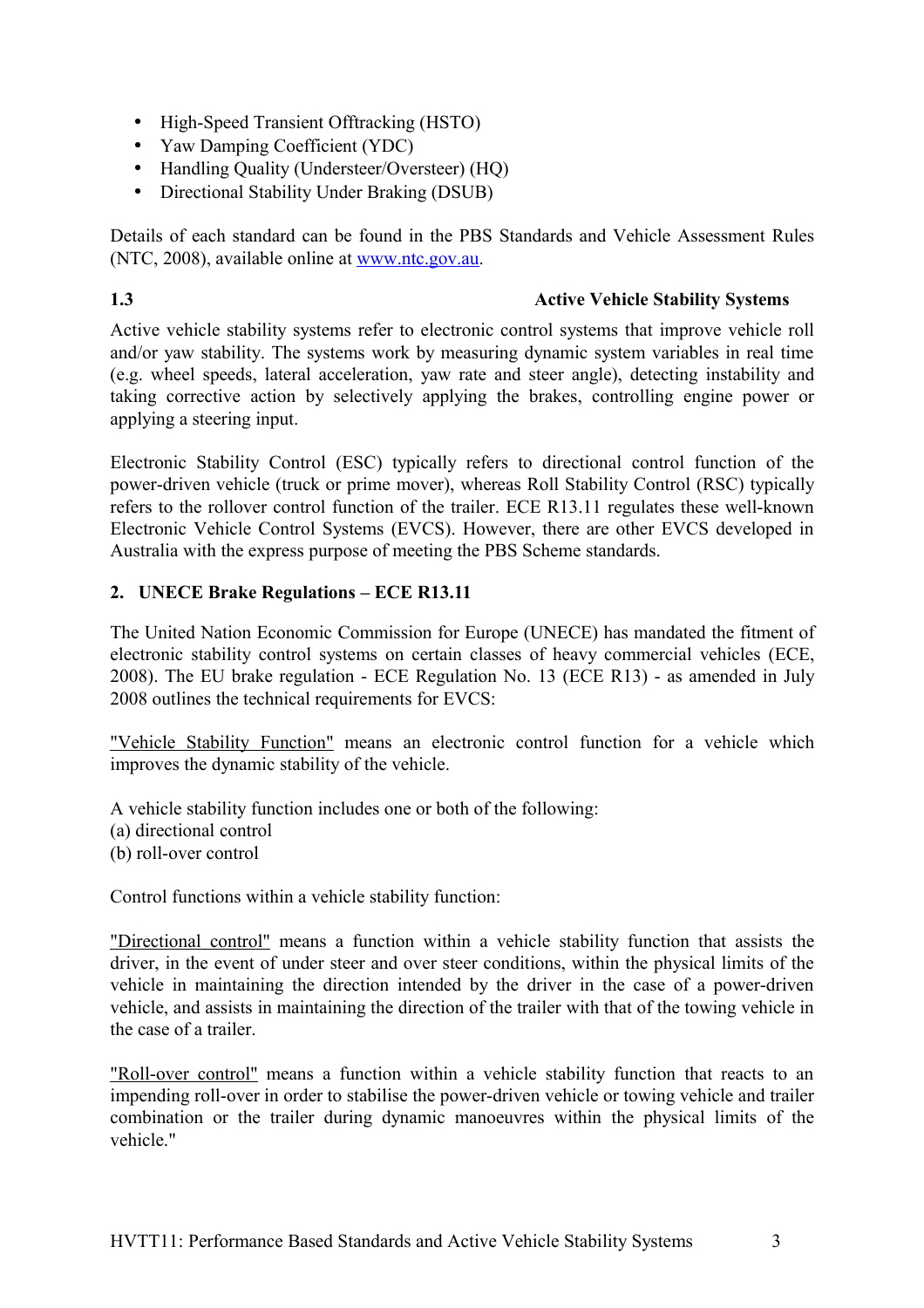Annex 21 – Special requirements for vehicles equipped with a vehicle stability function, includes more detailed system requirements. For example, the EVCS for trailer directional control must have the ability to control left and right wheel speeds by means of selective braking.

Currently ECE R13.11 does not include a common test procedure for demonstrating the vehicle stability function. Until a standard procedure is agreed to, the vehicle stability function must be demonstrated using one or more of the dynamic manoeuvres included in Table 1.

**Table 1 – Dynamic manoeuvres for demonstrating vehicle stability function**

| Directional Control                                          | <b>Roll-Over Control</b>   |  |
|--------------------------------------------------------------|----------------------------|--|
| Reducing radius test                                         | Steady state circular test |  |
| Step steer input test                                        | J-turn                     |  |
| Sine with dwell                                              |                            |  |
| J-turn                                                       |                            |  |
| u-split single lane change                                   |                            |  |
| Double lane change                                           |                            |  |
| Reversed steering test or "fish hook" test                   |                            |  |
| Asymmetrical one period sine steer or pulse steer input test |                            |  |

The Australian PBS Scheme regulates vehicle stability somewhat differently. PBS lays out performance measures governing vehicle stability but does not specify how to achieve the performance outcome. Also, rather than explicitly differentiating between the truck and trailer(s) PBS regulates a complete vehicle combination. Table 2 groups the PBS stability measures with the applicable UNECE stability requirements.

Table 2 - PBS and ECE R13.11 stability requirements

|         |                   | Roll stability                                         | Yaw stability                                                                                                                    |
|---------|-------------------|--------------------------------------------------------|----------------------------------------------------------------------------------------------------------------------------------|
| Truck   | <b>ECE R13.11</b> | Power-driven vehicle<br>$\bullet$<br>roll-over control | • Power-driven vehicle<br>directional control (ESC)                                                                              |
|         | <b>PBS</b>        | <b>Static Rollover</b><br>$\bullet$<br>Threshold       | <b>Handling Quality</b><br>$\bullet$                                                                                             |
| Trailer | <b>ECE R13.11</b> | Trailer roll-over<br>$\bullet$<br>control (RSC)        | Trailer directional control <sup>1</sup><br>$\bullet$                                                                            |
|         | <b>PBS</b>        | <b>Static Rollover</b><br>$\bullet$<br>Threshold       | <b>Rearward Amplification</b><br><b>High-Speed Transient</b><br>$\bullet$<br>Offtracking<br>Yaw Damping Coefficient<br>$\bullet$ |

The rollover protection standards, RSC and SRT, are the most closely aligned; both in purpose (to reduce the risk of rollover) and applicability (both truck and trailer). There is strong evidence that both approaches are effective in controlling rollover crashes. In light of

<span id="page-3-0"></span><sup>&</sup>lt;sup>1</sup> ECE R13 requires that power driven vehicles (categories M2, M3, N2 and N3) include directional control and roll-over control functionality whereas Trailers (categories O3, O4) need only include roll-over control function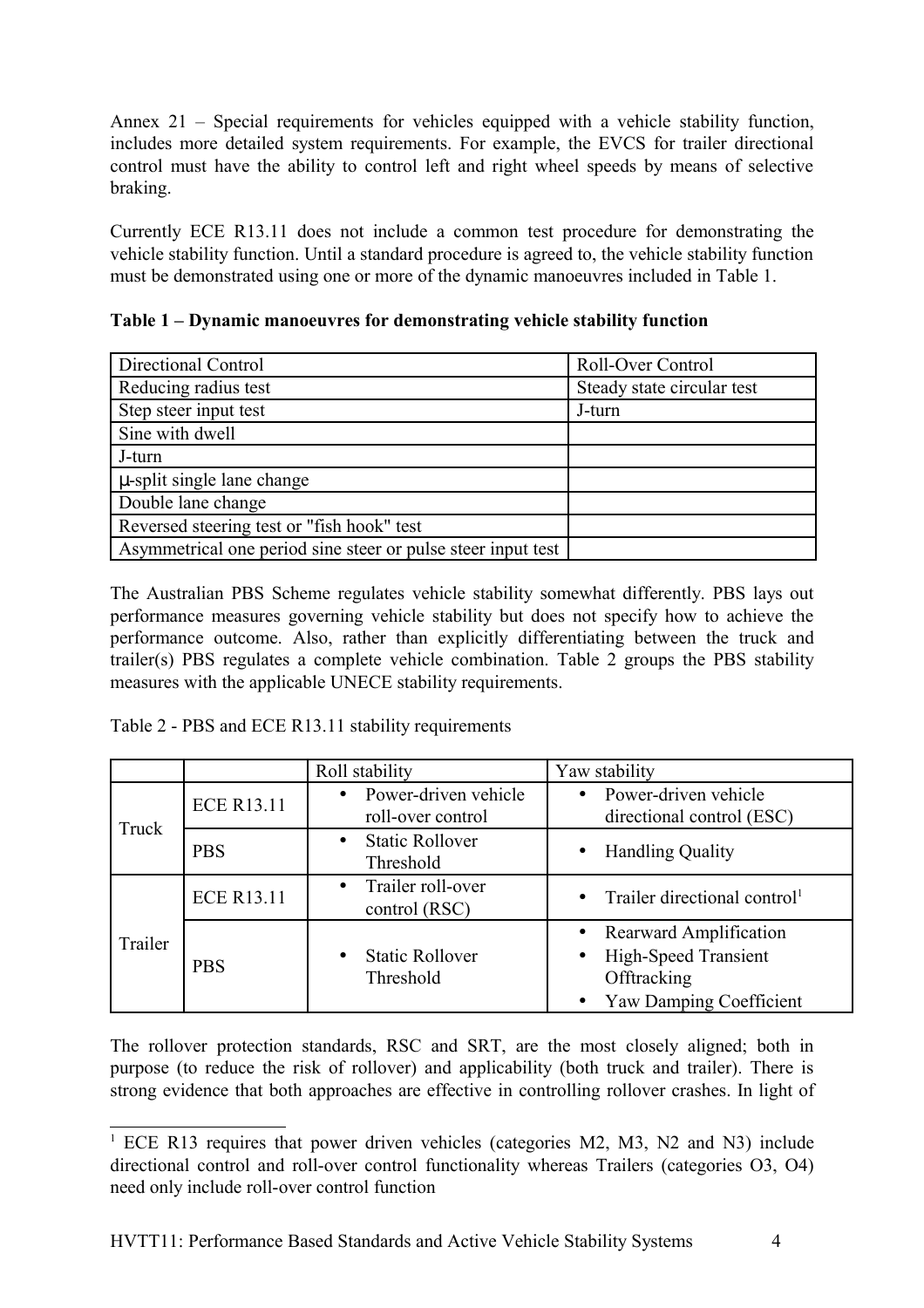this and the implications for both safety and productivity, a more detailed consideration of these rollover protection standards has been undertaken and is the focus of this review. However, aspects of yaw stability control and potential for harmonization of directional or yaw stability standards will also be explored.

# **3. Rollover**

The purpose of the PBS rollover standard (SRT) is to limit the rollover tendency of a vehicle during steady turns. It is arguably the most important performance measure due to its strong link to rollover crashes (Winkler et al, 2000) (Mueller, de Pont and Baas, 1999). The SRT measure is essentially the same as the requirements specified for the rollover stability of tank vehicles in ECE R111 (ECE 2001).

PBS allows for SRT to be calculated using either of the following two test methods:

- A constant radius quasi-steady turn
- Tilt able In accordance with recommended practice SAE J2180

PBS sets the minimum tolerance level for lateral acceleration during a steady turn. The required performance level for SRT is 0.40g for buses and dangerous goods vehicles or 0.35g for all other vehicles (NTC, 2008).

In contrast, the UNECE rollover control function mandates a system that - reacts to an impending roll-over in order to stabilize the vehicle within the physical limits of the vehicle (ECE, 2008). Here we can assume that the term 'physical limits' refers to the steady state rollover threshold (SRT), although it is important to note that a vehicles dynamic rollover threshold may be lower than the steady state static rollover threshold (Dahlberg and Stennson, 2006).

Therefore, two distinct approaches for mitigating the likelihood of rollover exist. One requires a minimum physical tolerance to lateral acceleration (SRT) whilst the other relies on lateral acceleration management (RSC).

Mueller, de Pont and Baas (1999) established that vehicles with SRT below 0.35g were more than 2 times more likely to be involved in a crash due to instability or rollover – these vehicles make up 15% of New Zealand's Heavy vehicle fleet but are involved in 40% of stability related crashes. Winkler et al (2000) indicate similar results, estimating that about 40% of single vehicle (5-axle tractor semi-trailer) accidents with rollover in the US can be attributed to vehicles with SRT below 0.35g.

In comparison Woodrooffe et al (2009) found that RSC would have been effective in preventing 3,282 (39.8%) of the 8,244 total annual rollover crashes (5-axle tractor semitrailers) in the US. In addition, they found that RSC was effective in preventing 207 (1.6%) of loss of control crashes.

To compare the effectiveness of the two approaches SRT versus RSC; Mueller, de Pont and Baas' (1999) estimate of relative crash rates versus SRT has been used to estimate the number of crashes that are likely to be avoided by applying a minimum 0.35g SRT standard, refer Equation (1).

$$
y = -63.2SRT3 + 126.8SRT2 - 85SRT + 19.4684
$$
 (1)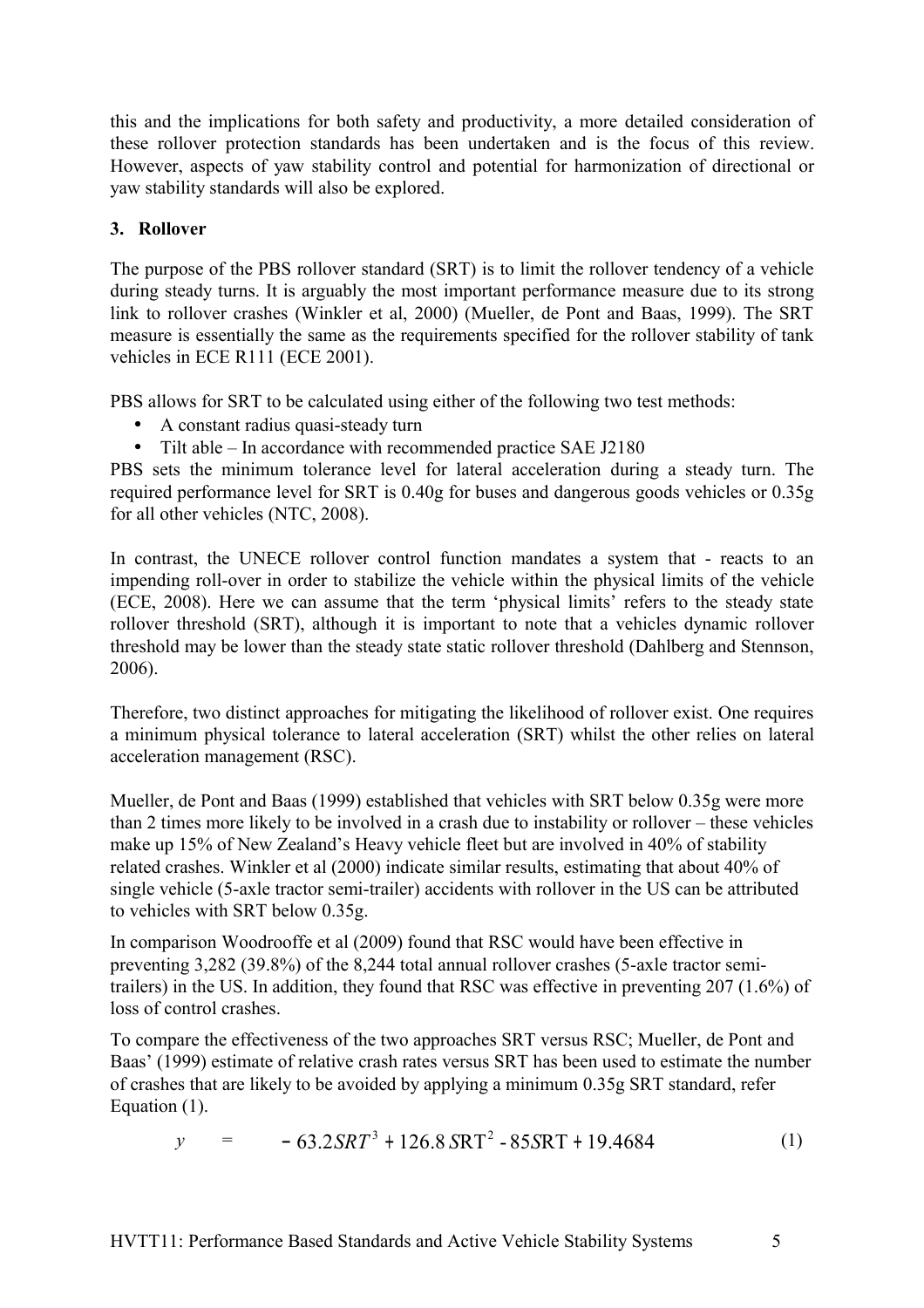The Mueller, de Pont and Baas (1999) study shows that vehicles with SRT  $\leq$  0.3 make up  $\approx$ 2.5% of the fleet, whereas those with SRT between 0.3 and 0.35 make up  $\approx$  12.5% of the fleet. Using this data the average relative crash rate of poor stability and marginal vehicles ( $SRT \leq$ 0.35g) is estimated to be 3.92, refer Equation (2).

$$
z = \frac{2.5 \times y(0.25)}{15} + \frac{12.5 \times y(0.3)}{15} = 3.92
$$
 (2)

Modifying these vehicles so that they have an SRT of 0.35g or greater would cause the relative crash rate of that portion of the fleet to drop from an average of 3.92 to 2.54. They would therefore be 1.54 times less likely to be involved in a crash, and those vehicles would make up 30% of the total crashes involving rollover and instability (down from 40%). Therefore the overall crash reduction expected is about 14.1%. This assumes that there are no productivity impacts from increasing SRT to 0.35g and provides a rough but reasonable estimate of the benefits expected from an SRT standard set at 0.35g.

Contrasting the respective approaches would suggest that implementing RSC (39.8% reduction in rollovers) is a more effective counter measure than an SRT limit of 0.35g (14.1% reduction in rollovers). The safety benefit is clear, but productivity benefits are also available.

Many vehicle types cannot meet the SRT requirement without limiting their payloads. As a result there is often no incentive to participate in the PBS Scheme. Consequently, some industries are not able to access the productivity benefits of longer heavier vehicles, see Figure  $3^2$  $3^2$ .



## **Figure 3 – Industries serviced by vehicles with low SRT**

Therefore, the question becomes – can RSC safely overcome these productivity limitations? This implies that vehicles would pass the PBS Scheme standards with an SRT below 0.35g if fitted with RSC.

<span id="page-5-0"></span><sup>&</sup>lt;sup>2</sup> This data is from the study of the commissioned by the NRTC (Prem et al, 2002). Of the 139 vehicles types assessed 35 failed SRT, i.e. 7 (20%) were typically used to transport logs.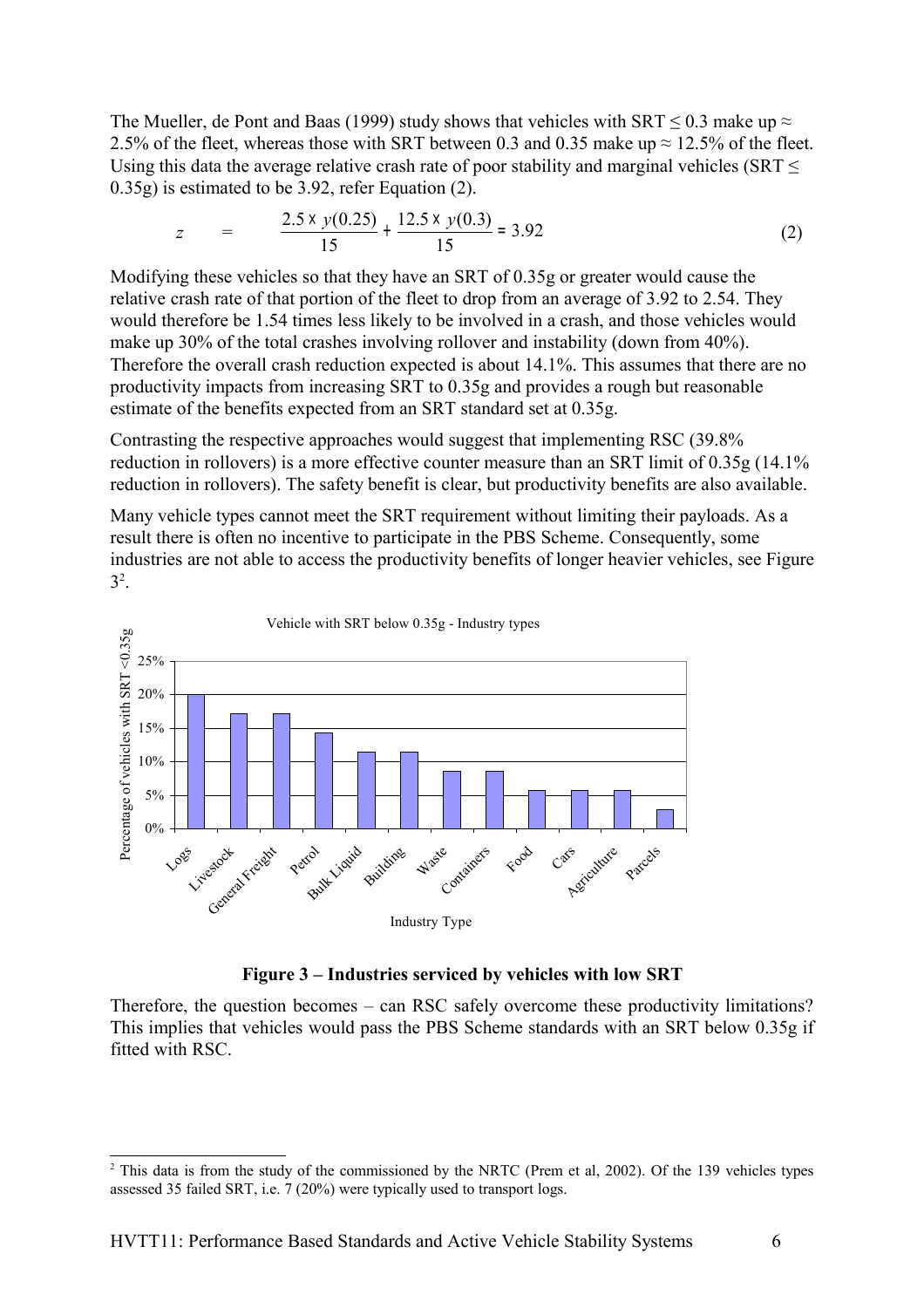One way to justify fitting RSC to overcome marginal SRT is to develop a performance test equivalent to the two already available for SRT. However, these tests do not represent real world driving scenarios as their purpose is to determine SRT. A vehicle with SRT < 0.35 will never pass the tilt test nor achieve the speed required to generate 0.35g on a quasi-steady state turn without rolling over. The purpose of a performance test for RSC is not to calculate SRT but to determine whether the RSC works effectively over a range of realistic operating scenarios.

Woodrooffe et al (2009) developed a number of scenario manoeuvres based on road geometries found in the crash data, including:

- Transient to constant curve  $(68m \& 227m)$
- Constant radius to diminishing curve
- Single lane change in curve
- Single lane change in straight (more sever than ISO lane change)
- Turn at intersection

Woodrooffe et al (2009) investigated the effect of RSC on both curved and straight road geometries, and found that of the 3,282 crashes benefiting from RSC - 2,692 (82%) were on curved dry roads, 406 (12.4%) were on straight dry roads, and 184 (5.6%) were on curved wet roads. The majority of the benefit (and the number of accidents) are on curved roads therefore this should be the focus for a performance test. Nevertheless, RSC is of benefit on straight roads and therefore consideration should also be given to a test that demonstrates RSC effectiveness on straight roads, e.g. the ISO single lane change, or more severe variation thereof.

ECE R13.11 lists two alternative tests for demonstrating rollover control functionality, but does not give specifics about the test parameters, e.g. curve radius, entry speeds, etc. Whilst this provides flexibility a clearly defined objective and consistent standard is preferable. Woodrooffe et al (2009) developed three manoeuvres, including detailed test parameters, to investigate RSC efficacy on curves. Key factors to consider when specifying such a test are: repeatability, comparability, safety, practicality, cost, and robustness<sup>[3](#page-6-0)</sup>. A matter of particular relevance in Australia is the overall length of the vehicle combination because PBS vehicles are potentially 60m in overall length (NTC, 2007).

It is possible to construct a test that a vehicle with suitably high SRT would pass. For example Woodrooffe et al (2009) used a 68m transient to constant curve test with curve radius of 68m and a typical entry speed of 55km/hr; this translates to a lateral acceleration of 0.35g. A vehicle with SRT of 0.35g or greater should pass this test without rolling over. The test vehicle details and test results indicate that the vehicle Woodrooffe et al (2009) tested had a SRT of about  $0.39g<sup>4</sup>$  $0.39g<sup>4</sup>$  $0.39g<sup>4</sup>$ . The data shows that with RSC active the vehicle is able to safety negotiate the turn at an entry speed of 71km/hr, without RSC an SRT of 0.58g would be required to pass the test at this speed, refer Figure 4. Importantly this shows that RSC is effective despite the SRT being significantly below the level that would be required otherwise.

<span id="page-6-0"></span><sup>&</sup>lt;sup>3</sup> Here robustness refers to the adequacy of the test in ascertaining that the RSC system will work in real work driving scenarios

<span id="page-6-1"></span><sup>4</sup> The test vehicle used was 36,400kg 5-axle tractor semi-trailer with trailer CG height of 2.0m, Winkler et al provides a conversion table to SRT. Also during the ABS system test the vehicle decelerated to about 58km/h (0.39g) to navigate the turn without rollover.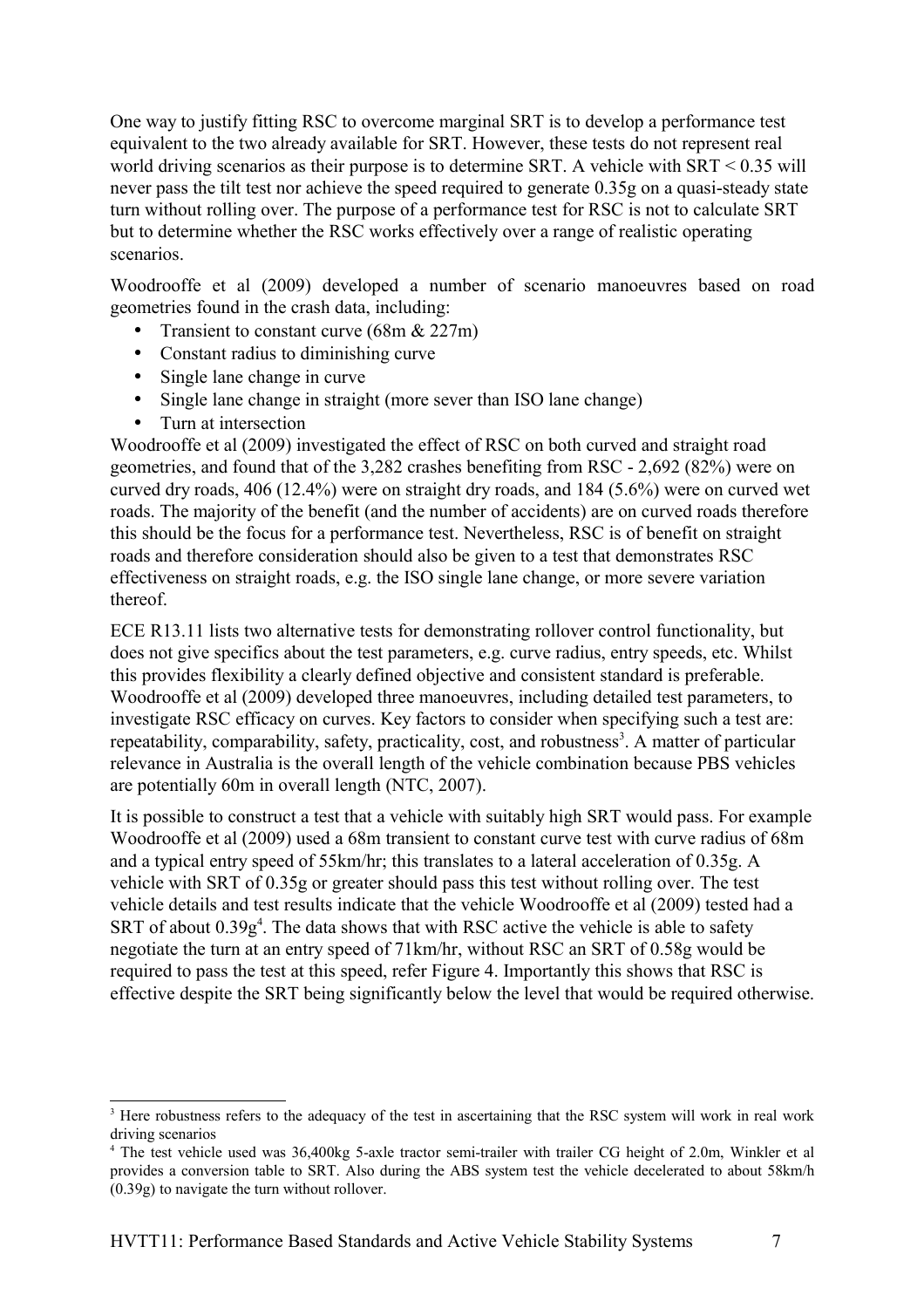

## **Figure 4 – Transient to constant curve manoeuvre and results (Woodrooffe et al, 2009)[5](#page-7-0)**

The test above allows for a comparison with the existing SRT test and provides a direct comparison of the capability between a vehicle fitted with RSC and one that meets the 0.35g SRT standard. An alternative manoeuvre that might be used is the constant radius to diminishing curve. This provides the feature of an entry speed matched to constant radius section generating 0.35g, while the diminishing curve ensures that operates effectively. This might be preferable in instances when the vehicle in question has an SRT which exceeds 0.35g. The important principle in either approach is that the test demonstrates equal or better performance than a vehicle without RSC but an SRT of 0.35g or more.

In terms of limits on curve radius, certainly there should be a lower limit to ensure that the kinetic energy that the braking system needs to overcome is sufficient to provide a real indication of the RSC effectiveness in real situations, also there is a need to cater for long combination vehicles. One could make a case for testing at the maximum intended operating speed. For Australia this would be 100km/h which translates to a curve radius of 227m. For in-field testing this becomes impractical. Currently the SRT quasi-steady turn test requires a minimum radius of 100m, which corresponds to an entry speed of 67km/h. Whilst, this is sufficient to cater for long vehicles, it is still quite a high speed and requires a large amount of space. The 68m selected above was based on an average of curve radii below 100m from the crash database. Whilst this is a sound basis for setting the test radius, if an equally robust test can be adopted on tighter radii and hence slower entry speeds then this should be adopted. Further work is required to understand how tight curve radius might be and possibly a criteria should be developed based on vehicle length.

Another concern is the issue of how low a SRT can be tolerated given the fitment of an effective RSC system. To answer this question, a review of what we know about the efficacy of SRT and RSC in reducing crashes should be undertaken. Figure 5 proposes a model for combining the two methods of mitigating rollover risk. The premise is that Equation (1) still holds; however, by fitting RSC you are proportionally less likely to have a crash. The estimated 39.8% reduction in crashes resulting from RSC means that with RSC fitted a crash is 1.6 times less likely. Dividing Equation (1) by 1.6 gives the curve shown gives Equation (3), shown as the dotted line in Figure 5.

<span id="page-7-0"></span><sup>&</sup>lt;sup>5</sup> The circles indicate that wheel lift-off occurred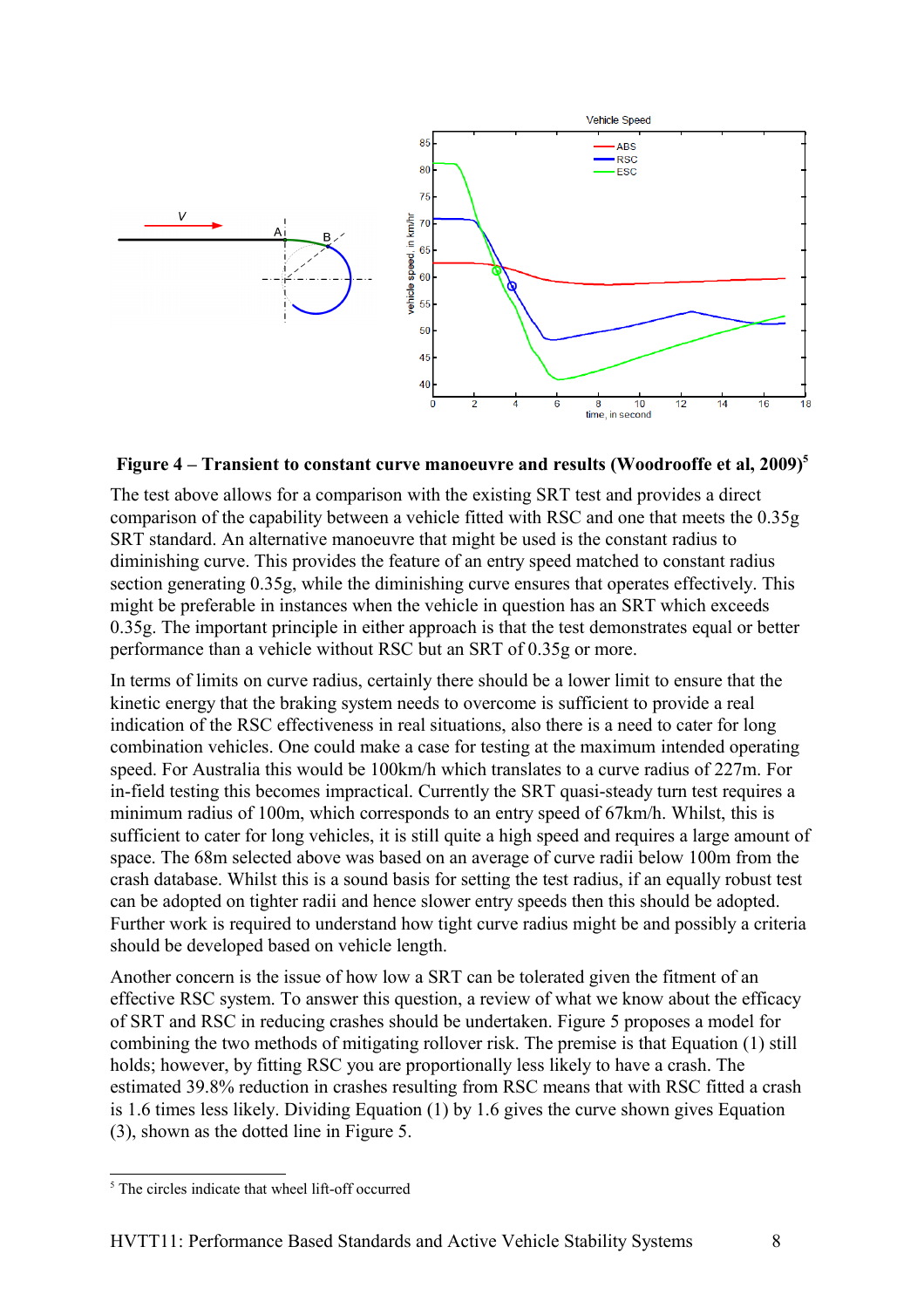

Relative Crash Rate  $-$  - Relative crash rate with RSC

## **Figure 5 – Relative Crash Rate with RSC versus SRT**

The concept described above is useful in aswering the question of whether or not a minimum limit of SRT should be set despite RSC being fitted. Alternatively, how much inherent instability can be tolerated with RSC before the rollover risk becomes too high. Equation (3) suggests that a vehicle with SRT of 0.28g fitted with RSC is equivalent to one with 0.35g SRT and without RSC (also, a 0.4g without RSC is equivalent to 0.335g SRT with RSC). Whilst this approach is crude numbers fall within reasonable limits. It suggests that despite fitting RSC there should be a lower limit for SRT. That limit will impact against few vehicles and guard against bad designs in the future; refer, (Prem et al, 2002) - 96% of the 139 Australian fleet vehicles assessed in that study would pass if the SRT limit was 0.335g for tankers and buses and 0.28g for all other vehicles. The vehicles that fail are typical for Livestock and Agriculture.

In summary, the findings of the analysis of the various methods of controlling rollover show that:

Electronic roll stability systems are effective in reducing rollover and road trauma

RSC is more effective at reducing rollover than setting a minimum SRT limit of 0.35g

There is a good case for allowing ECE R13.11 certified roll stability control in lieu of meeting the PBS SRT requirements.

The existing SRT test is insufficient for demonstrating the effectiveness of RSC; any alternative standard should demonstrate that the vehicle is as stable as a vehicle with SRT of 0.35g through realistic curved road geometry.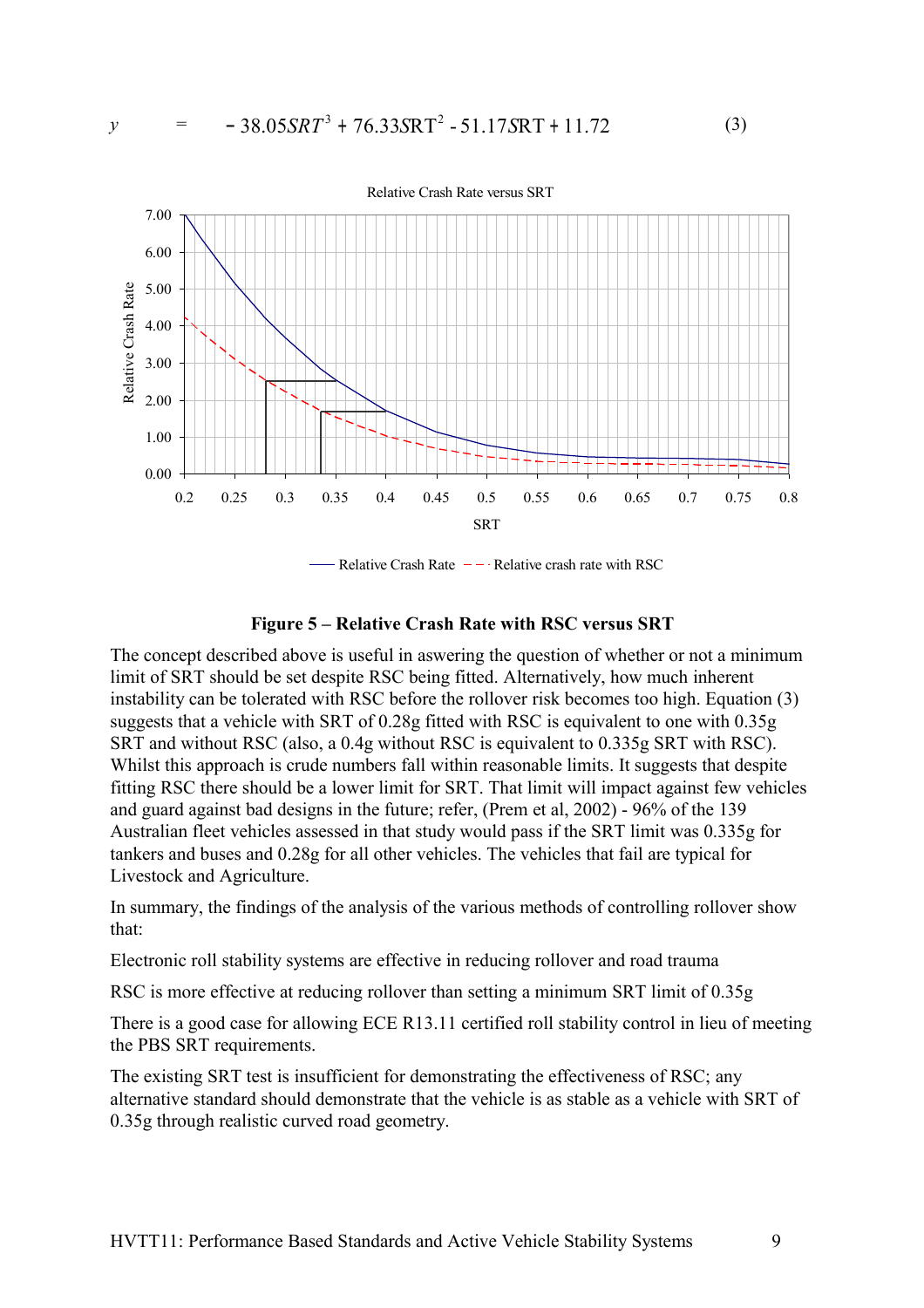## **4. Directional control and yaw stability standards**

Referring back to Table 2, as per the rollover standards, PBS Handling Quality and UNECE Power-driven vehicle directional control appears to align well. However, currently PBS has not defined the handling quality measure. Initial hopes for a performance based handling standard focused on the 'three-point' handling measure, developed by El-Gindy and Woodruffe in 1990; however, it was not considered to be robust enough to include in the PBS scheme, (NTC, 2008). Subsequent progress in developing a handling standard has stalled because of the difficulty in defining an effective objective measure. ESC may provide a way forward. However, one must remember the original motivation for the PBS Handling Quality measure which was the Federal Office of Road Safety (FORS) investigation of alleged problems with heavy truck dynamics (Sweatman, P. and McFarlane, S., 2000). This study was commissioned because FORS had received complaints from truck operators relating to ride quality and handling. The scale of the problem was small, with a total of 27 complaints being received on a total estimated air suspended prime mover population of 5700 vehicles. The report specifically recommended that regulatory controls be put in place to control certain characteristics of suspensions and steering systems fitted to prime movers (Sweatman, P. and McFarlane, S., 2000). Whilst Woodrooffe et al (2009) have proven ESC to be very effective in reducing road trauma, particularly in conjunction with RSC, ESC will not directly address the issues nor align with the recommendations of the FORS study.

Nevertheless, ESC offers the best hope for developing a robust handling quality standard. To avoid excessive and unsafe speeds ESC testing is conducted on a low surface friction (typically ice). This not only poses unique problems for Australia as there a simply no test facilities available for large vehicles, but it effectively puts the limits at a level that mandates the technology. This is not necessarily a bad outcome; however, the Australian Design Rules (ADRs) rather than the PBS Scheme is the appropriate regulatory mechanism. Also, the Australian truck industry has limited market power globally so it must wait until manufacturers based in Europe, America and Japan have ESC technology available on their Australian models. In line with the Australian National Braking Strategy, the best way forward for Australia is appropriately timed harmonization with ADR braking requirements and ECE R13.11.

PBS has very specific requirements for trailer yaw stability and they are key elements of the scheme. In contrast, ECE R13.11 does not mandate trailer directional control. Whilst the two approaches are significantly different, there is considerable potential for electronic stability control systems to allow marginal vehicles to pass the various PBS trailer sway standards. Such technologies are available in Australia and involve an innovative steering system which reduces rearward amplification and high-speed dynamic offtracking on a-coupled vehicles. These A-coupled vehicles types offer significant operation and productivity benefits when compared with B-coupled vehicles.

Tracking Ability on a Straight Path and Directional Stability Under Braking are judged not to directly relate to ECE R13.11 EVCS requirements. Whilst Tracking Ability on a Straight Path may be assisted by a trailer directional control system, it is a standard that attempts to manage lane width requirements, not to make the vehicle more stable during an emergency. Directional Stability Under Braking is a performance measure that aligns with the traditional ECE R13 braking requirements; DSUB requires certain average deceleration levels and no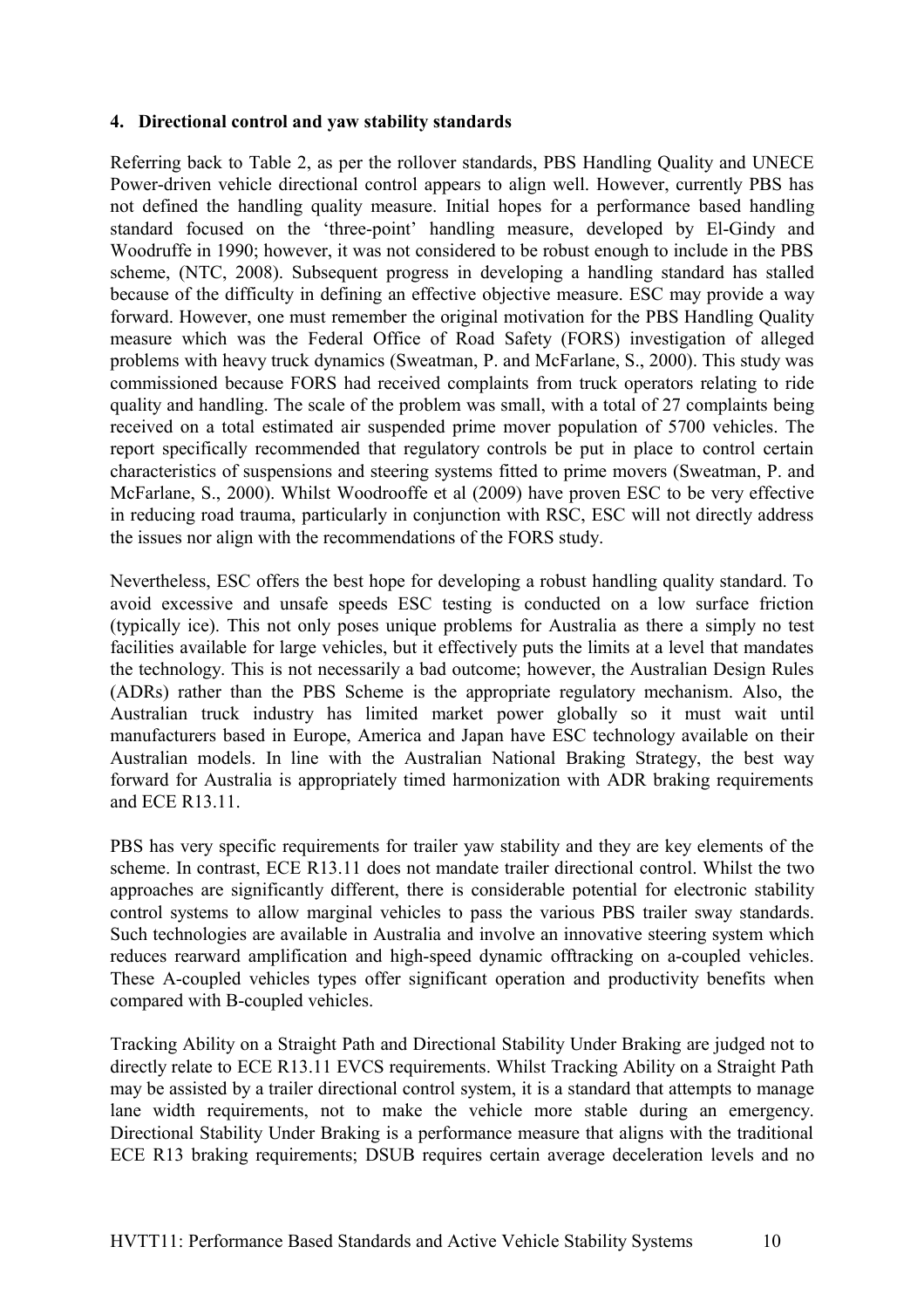'gross wheel lock-up' during a straight line deceleration test from 60km/hr – it essentially mandates load proportioning or anti-lock brakes (NTC 2008).

# **5. Conclusions and Recommendations**

The key findings of this work are:

- Electronic roll stability systems are effective in reducing rollover and road trauma; moreover, RSC is more effective at reducing rollover than setting a minimum SRT limit of 0.35g.
- ECE R13.11 provides a method of regulating electronic stability control that is more advanced that the Australian PBS scheme. However, it is somewhat prescriptive and lacks an objective performance measure. Nevertheless, there is a good case for allowing ECE R13.11 certified roll stability control in lieu of meeting the PBS SRT requirements.
- There are potential productivity benefits from adopting RSC technologies on vehicles with marginal SRT performance.
- Despite the fitment of RSC technologies there should be a minimum level of SRT specified – 0.335g for tankers and buses and 0.28g for all other vehicles fitted with a compliant RSC system.
- The existing SRT test is insufficient for demonstrating the effectiveness of RSC; any alternative standard should demonstrate that the vehicle is as stable as a vehicle with SRT of 0.35g through realistic curved road geometry.
- The yet to be defined PBS handling quality standard could potentially be achieved with ECE R13.11 directional stability control requirements. However, this would essentially mandate the technology and ADRs are a better regulatory mechanism for phasing in this type of new technology.

The policy recommendations arising from this study are:

- Fitment of a rollover control system that complies with ECE R13.11 should be adopted as an alternative (Deemed to Comply provision) to the PBS Static Rollover Standard.
- Despite the fitment of RSC technologies there should be a minimum level of SRT specified – 0.335g for tankers and buses and 0.28g for all other vehicles fitted with a compliant RSC system.
- ADRs are the best regulatory mechanism for phasing in this fleet-wide take up of new RSC and ESC technology.